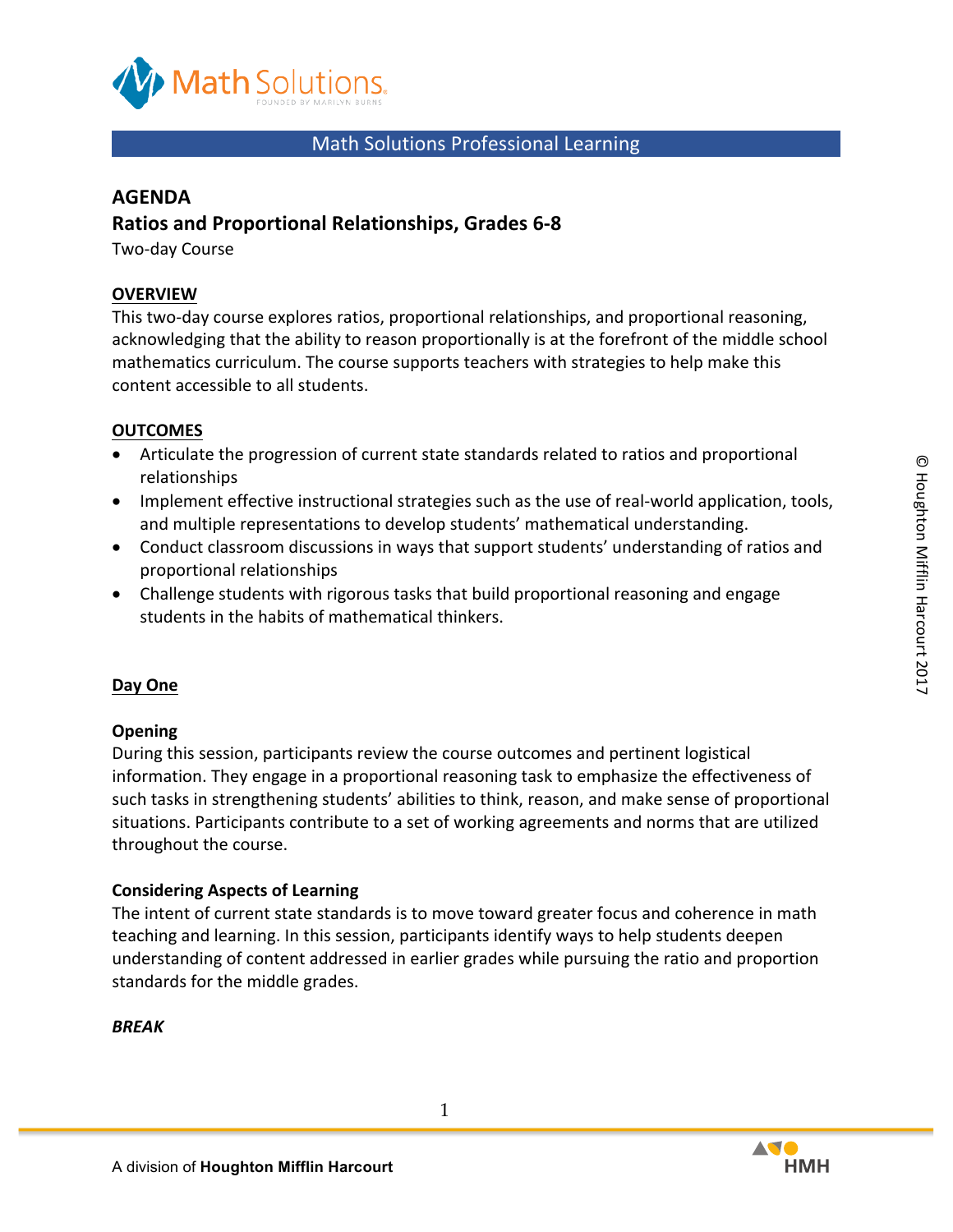### Laying the Foundation of Proportional Reasoning

Participants work to enlarge puzzle pieces so that once enlarged, the new pieces are similar to the original pieces. They recognize that the ratio of two quantities remains constant as the corresponding values of the quantities change in a proportion. Following the experience, participants reflect on the roles of the teacher and students in building a classroom environment that promotes risk-taking and learning with understanding.

#### *LUNCH*

### Using Tools to Develop Strategies for Solving Proportional Relationship Problems

In this session, participants broaden their view of tools to include verbal communication, physical materials and written records. Engagement in a problem-solving task provides the opportunity to experience the impact of mathematical discourse, used in conjunction with manipulatives, on student learning. Participants consider how strategies devised by students and discussions about them prepare students to use more efficient, abbreviated procedures with understanding.

#### *BREAK*

### **Generalizing Attributes of Similarity Using Proportional Reasoning**

In this session, participants use coordinate graphing to model transformations and describe the effect of dilations and reflections on two-dimensional shapes. As they work, they consider how the use of carefully chosen questions provides access to, rather than undermines, the mathematical rigor of tasks.

### **Closing**

Participants take time to reflect on the experiences of the day and ways that these experiences will positively impact their classroom instruction.

### **Day Two**

### **Opening**

This introduction recaps mathematical content from day one and leads into the progression of day 2 content.

### **Using Multiple Representations to Uncover the Structure of Proportional Relationships**

Using a real-world context, participants collect data about two quantities that change in relationship to one another, and represent the data collected using tables, graphs, and equations. They use what they discover from the various representations to identify characteristics of proportional relationships.

### *Break*

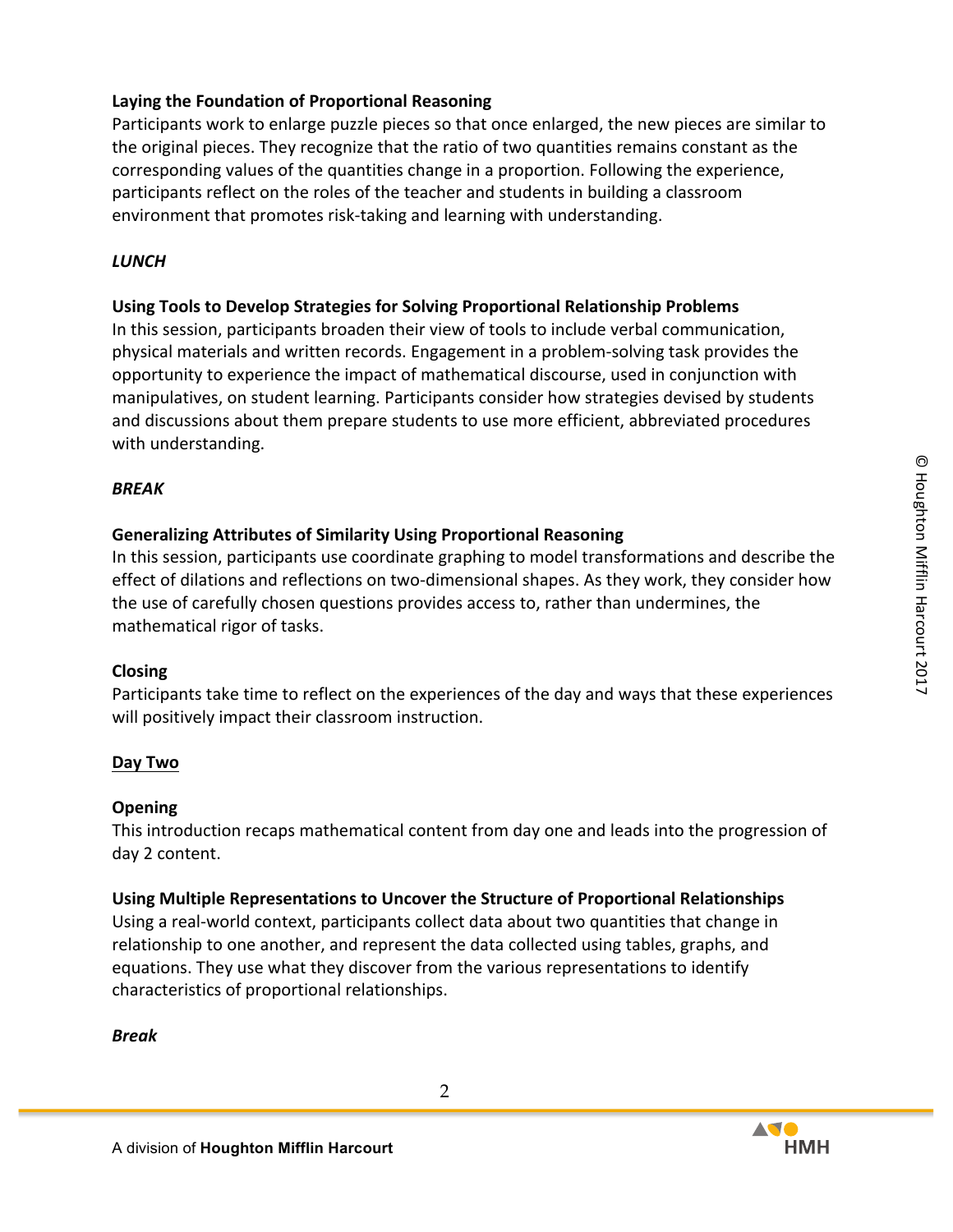### **Applying Proportional Thinking to Make Predictions and Generalizations**

Proportional reasoning has applications across the strands of the mathematics curriculum. In this session, participants see how proportional thinking is used to make predictions about a larger population from a smaller data set. After engaging in a mathematical experience, participants consider how to facilitate a whole group summary discussion so that students have access to the lesson learning goal and can recognize and record new learning.

### *Lunch*

## **Planning Questions to Build and Reveal Understanding of Unit Rate**

This investigation provides another opportunity for participants to consider ratios and their associated rate. Participants measure objects in both centimeters and inches, represent the data in a table, graph, and equation, and use these representations to find the unit rate. As participants use multiple representations to investigate unit rate, they plan questions that support students learning and provide valuable formative assessment information.

### *Break*

## **Deepening Proportional Reasoning Knowledge and Skills Through Constructive Struggle**

In this session, participants experience a proportional reasoning problem involving percentages. They communicate orally about their solutions and write to explain their thinking. As they work, participants consider the importance of constructive struggle to students' ability to build a deep understanding of ratios and proportional relationships called for in current state standards.

### **Closing**

This session connects back to the course outcomes so that participants are prepared to implement both the instructional strategies and content lessons modeled throughout the course.

# **Math Solutions Guiding Principles**

Drawing upon academic work and our own classroom-grounded research and experience, Math Solutions has identified the following four instructional needs as absolutely essential to improving instruction and student outcomes:

- Robust Content Knowledge
- Understanding of How Students Learn
- Insight into Individual Learners through Formative Assessment
- Effective Instructional Strategies



3